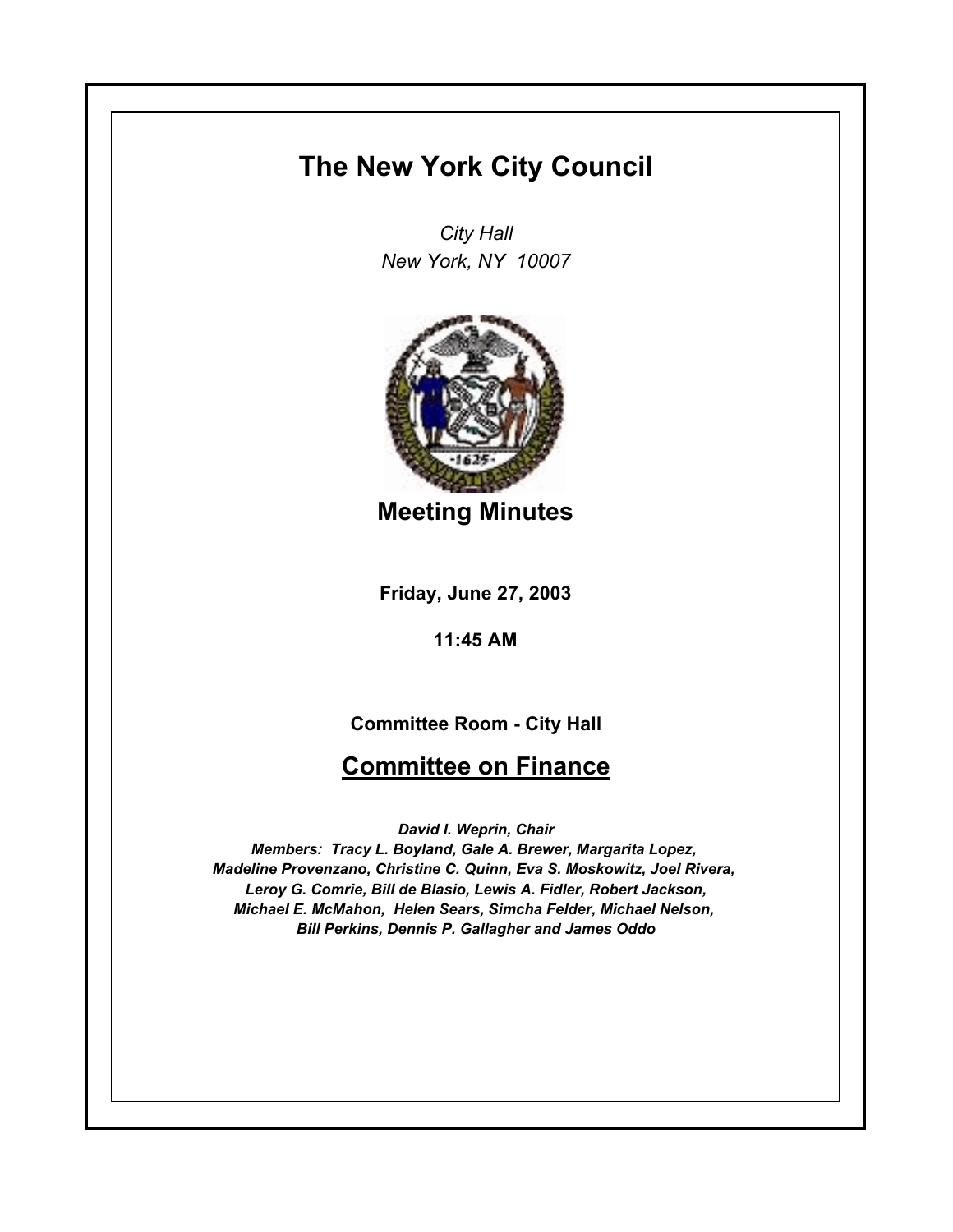Roll Call

| <b>Present:</b>               |                                                                                                                                                                             |  |
|-------------------------------|-----------------------------------------------------------------------------------------------------------------------------------------------------------------------------|--|
| Oddo                          | Weprin, Boyland, Lopez, Provenzano, Quinn, Moskowitz, Rivera, Comrie Jr., de<br>Blasio, Fidler, Jackson, McMahon, Sears, Brewer, Felder, Perkins, Gallagher and             |  |
| Absent:                       |                                                                                                                                                                             |  |
| Nelson                        |                                                                                                                                                                             |  |
| Miller) and Katz.             | Other Council Members Attending: Reed, Dilan, Espada, The Speaker (Council Member                                                                                           |  |
| Int 0473-2003<br>fees.        | A Local Law to amend the administrative code of the city of New<br>York, in relation to lobbyist registration fees and certain city clerk                                   |  |
| <u> Attachments:</u>          | Hearing Transcript, Local Law, Committee Report, Hearing Transcript -<br>Stated Meeting 6/27, Fiscal Impact Statement                                                       |  |
| Attachments:                  | Hearing Transcript, Local Law, Committee Report, Hearing Transcript -<br>Stated Meeting 6/27, Fiscal Impact Statement                                                       |  |
| Affirmative: 18 -             |                                                                                                                                                                             |  |
|                               | Weprin, Boyland, Lopez, Provenzano, Quinn, Moskowitz, Rivera, Comrie<br>Jr., de Blasio, Fidler, Jackson, McMahon, Sears, Brewer, Felder, Perkins,<br>Gallagher and Oddo     |  |
| Absent: $1 -$                 |                                                                                                                                                                             |  |
|                               | Nelson                                                                                                                                                                      |  |
| <b>Enactment No: 2003/046</b> |                                                                                                                                                                             |  |
| Int 0474-2003                 | A Local Law to amend the administrative code of the city of New<br>York, in relation to the imposition of a real property tax surcharge<br>on certain class one properties. |  |
| Attachments:                  | Hearing Transcript, Local Law, Hearing Transcript - Stated Meeting 6/27                                                                                                     |  |
| Attachments:                  | Hearing Transcript, Local Law, Hearing Transcript - Stated Meeting 6/27                                                                                                     |  |
| Affirmative: $16 -$           |                                                                                                                                                                             |  |
|                               | Weprin, Boyland, Lopez, Provenzano, Quinn, Moskowitz, Rivera, Comrie<br>Jr., de Blasio, Fidler, Jackson, McMahon, Sears, Brewer, Felder and<br>Perkins                      |  |
| Negative: 2 -                 | Gallagher and Oddo                                                                                                                                                          |  |
| Absent:<br>- 1 -              | Nelson                                                                                                                                                                      |  |
| <b>Enactment No: 2003/047</b> |                                                                                                                                                                             |  |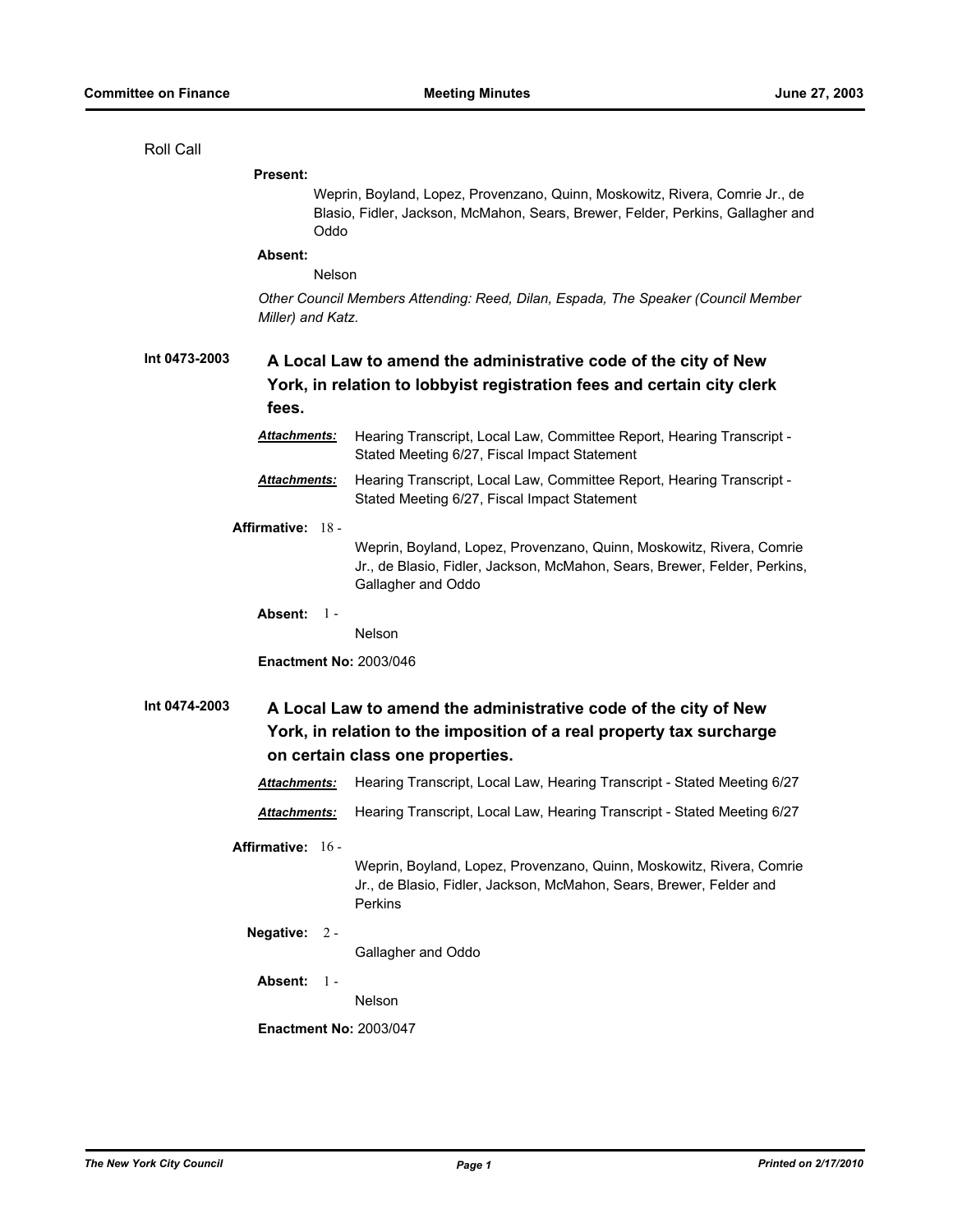| Int 0496-2003 | A Local Law to amend the administrative code of the city of New<br>York, in relation to the public sale of taxicab licenses. |                                                                                                                                                                                                                                                                               |
|---------------|------------------------------------------------------------------------------------------------------------------------------|-------------------------------------------------------------------------------------------------------------------------------------------------------------------------------------------------------------------------------------------------------------------------------|
|               | Attachments:                                                                                                                 | Committee Report, Hearing Transcript, Local Law, Hearing Transcript -<br>Stated Meeting 6/27, Fiscal Impact Statement - A                                                                                                                                                     |
|               | Proposed Int. No. 496                                                                                                        |                                                                                                                                                                                                                                                                               |
|               | <b>Attachments:</b>                                                                                                          | Committee Report, Hearing Transcript, Local Law, Hearing Transcript -<br>Stated Meeting 6/27, Fiscal Impact Statement - A                                                                                                                                                     |
|               | Attachments:                                                                                                                 | Committee Report, Hearing Transcript, Local Law, Hearing Transcript -<br>Stated Meeting 6/27, Fiscal Impact Statement - A                                                                                                                                                     |
|               | <b>Enactment No: 2003/051</b>                                                                                                |                                                                                                                                                                                                                                                                               |
| Int 0496-2003 |                                                                                                                              | A Local Law to amend the administrative code of the city of New<br>York, in relation to the public sale of taxicab licenses.                                                                                                                                                  |
|               | <b>Attachments:</b>                                                                                                          | Committee Report, Hearing Transcript, Local Law, Hearing Transcript -<br>Stated Meeting 6/27, Fiscal Impact Statement - A                                                                                                                                                     |
|               | With Message of Necessity                                                                                                    |                                                                                                                                                                                                                                                                               |
|               | Affirmative: 18 -                                                                                                            |                                                                                                                                                                                                                                                                               |
|               |                                                                                                                              | Weprin, Boyland, Lopez, Provenzano, Quinn, Moskowitz, Rivera, Comrie<br>Jr., de Blasio, Fidler, Jackson, McMahon, Sears, Brewer, Felder, Perkins,<br>Gallagher and Oddo                                                                                                       |
|               | Absent: $1 -$                                                                                                                | <b>Nelson</b>                                                                                                                                                                                                                                                                 |
|               | <b>Enactment No: 2003/051</b>                                                                                                |                                                                                                                                                                                                                                                                               |
| Int 0520-2003 | exemption area.                                                                                                              | A Local Law to amend the administrative code of the city of New<br>York, in relation to extending for four years the time to apply for<br>certain benefits under the industrial and commercial incentive<br>program and in relation to the boundaries of the new construction |
|               | <u>Attachments:</u>                                                                                                          | Hearing Transcript, Local Law, Committee Report, Hearing Transcript -<br>Stated Meeting 6/27, Fiscal Impact Statement                                                                                                                                                         |
|               | Attachments:                                                                                                                 | Hearing Transcript, Local Law, Committee Report, Hearing Transcript -<br>Stated Meeting 6/27, Fiscal Impact Statement                                                                                                                                                         |
|               | With Message of Necessity                                                                                                    |                                                                                                                                                                                                                                                                               |
|               | Affirmative: 18 -                                                                                                            | Weprin, Boyland, Lopez, Provenzano, Quinn, Moskowitz, Rivera, Comrie<br>Jr., de Blasio, Fidler, Jackson, McMahon, Sears, Brewer, Felder, Perkins,<br>Gallagher and Oddo                                                                                                       |
|               | Absent:<br>$1 -$                                                                                                             | Nelson                                                                                                                                                                                                                                                                        |
|               | <b>Enactment No: 2003/048</b>                                                                                                |                                                                                                                                                                                                                                                                               |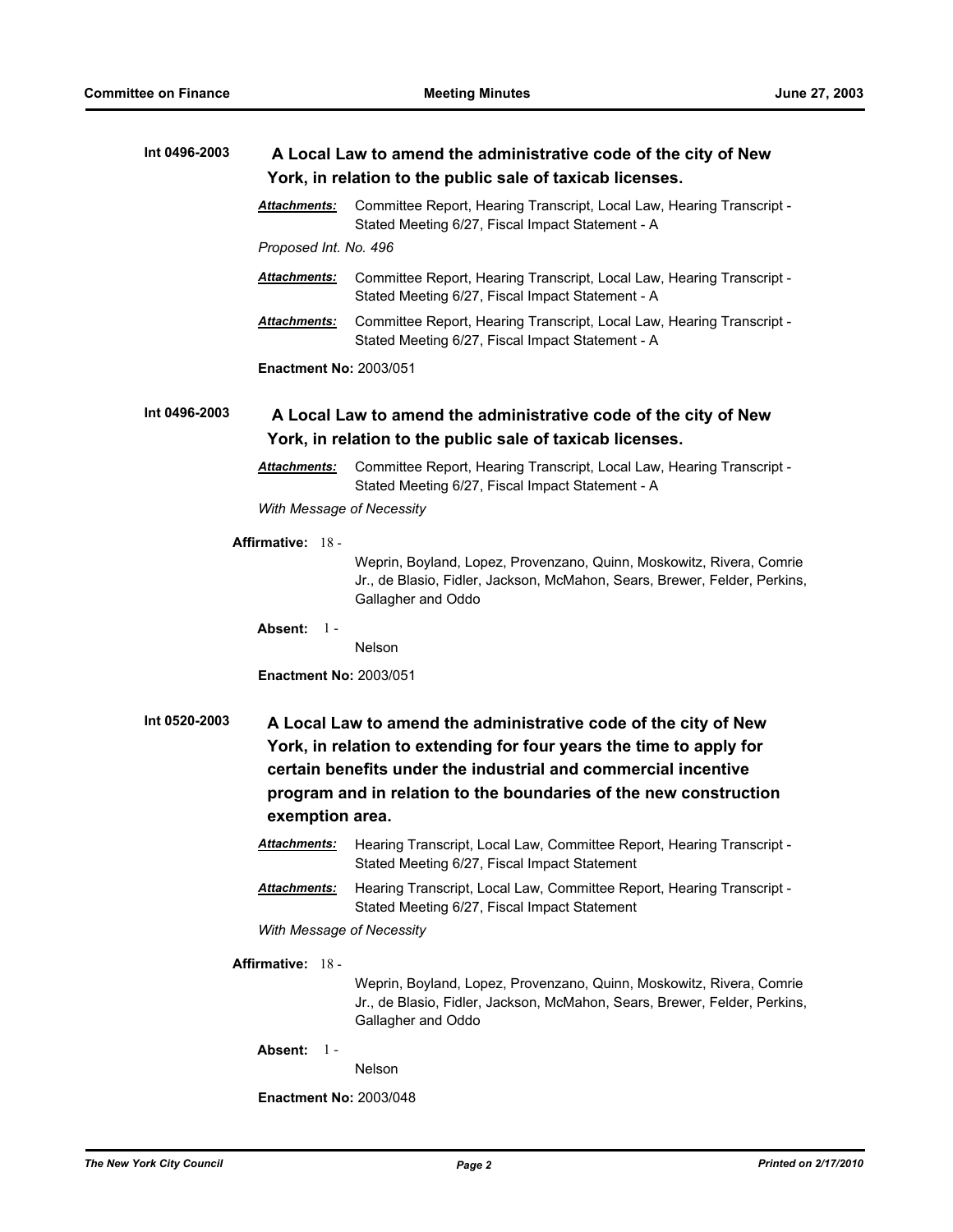| Int 0521-2003 | A Local Law to amend the administrative code of the city of New<br>York, in relation to disallowing deductions under the<br>unincorporated business tax for certain payments to related parties<br>and to repeal subdivision (n) of section 11-501 of the administrative<br>code of the city of New York relating thereto. |                                                                                                                       |  |
|---------------|----------------------------------------------------------------------------------------------------------------------------------------------------------------------------------------------------------------------------------------------------------------------------------------------------------------------------|-----------------------------------------------------------------------------------------------------------------------|--|
|               | <b>Attachments:</b>                                                                                                                                                                                                                                                                                                        | Hearing Transcript, Local Law, Committee Report, Hearing Transcript -<br>Stated Meeting 6/27, Fiscal Impact Statement |  |
|               | <b>Attachments:</b>                                                                                                                                                                                                                                                                                                        | Hearing Transcript, Local Law, Committee Report, Hearing Transcript -<br>Stated Meeting 6/27, Fiscal Impact Statement |  |
|               | With Message of Necessity                                                                                                                                                                                                                                                                                                  |                                                                                                                       |  |
|               | <b>Affirmative: 18 -</b>                                                                                                                                                                                                                                                                                                   |                                                                                                                       |  |

Weprin, Boyland, Lopez, Provenzano, Quinn, Moskowitz, Rivera, Comrie Jr., de Blasio, Fidler, Jackson, McMahon, Sears, Brewer, Felder, Perkins, Gallagher and Oddo

**Absent:** 1 -

Nelson

**Enactment No:** 2003/053

### **Res 0972-2003 Resolution computing and certifying base percentage, current percentage and current base proportion of each class of real property for Fiscal 2004 to the State Board of Real Property Services pursuant to Section 1803-a, Real Property Tax Law.**

*Attachments:* Hearing Transcript, Hearing Transcript - Stated Meeting 6/27

*Attachments:* Hearing Transcript, Hearing Transcript - Stated Meeting 6/27

**Affirmative:** 16 -

Weprin, Boyland, Lopez, Provenzano, Quinn, Moskowitz, Rivera, Comrie Jr., de Blasio, Fidler, Jackson, McMahon, Sears, Brewer, Felder and Perkins

**Negative:** 2 -

Gallagher and Oddo

**Absent:** 1 -

Nelson

**Res 0973-2003 Resolution computing and certifying adjusted base proportion of each class of Real Property for Fiscal 2004 to the State Board of Real Property Services pursuant to Section 1803-a, Real Property Tax Law.** *Attachments:* Hearing Transcript, Hearing Transcript - Stated Meeting 6/27

*Attachments:* Hearing Transcript, Hearing Transcript - Stated Meeting 6/27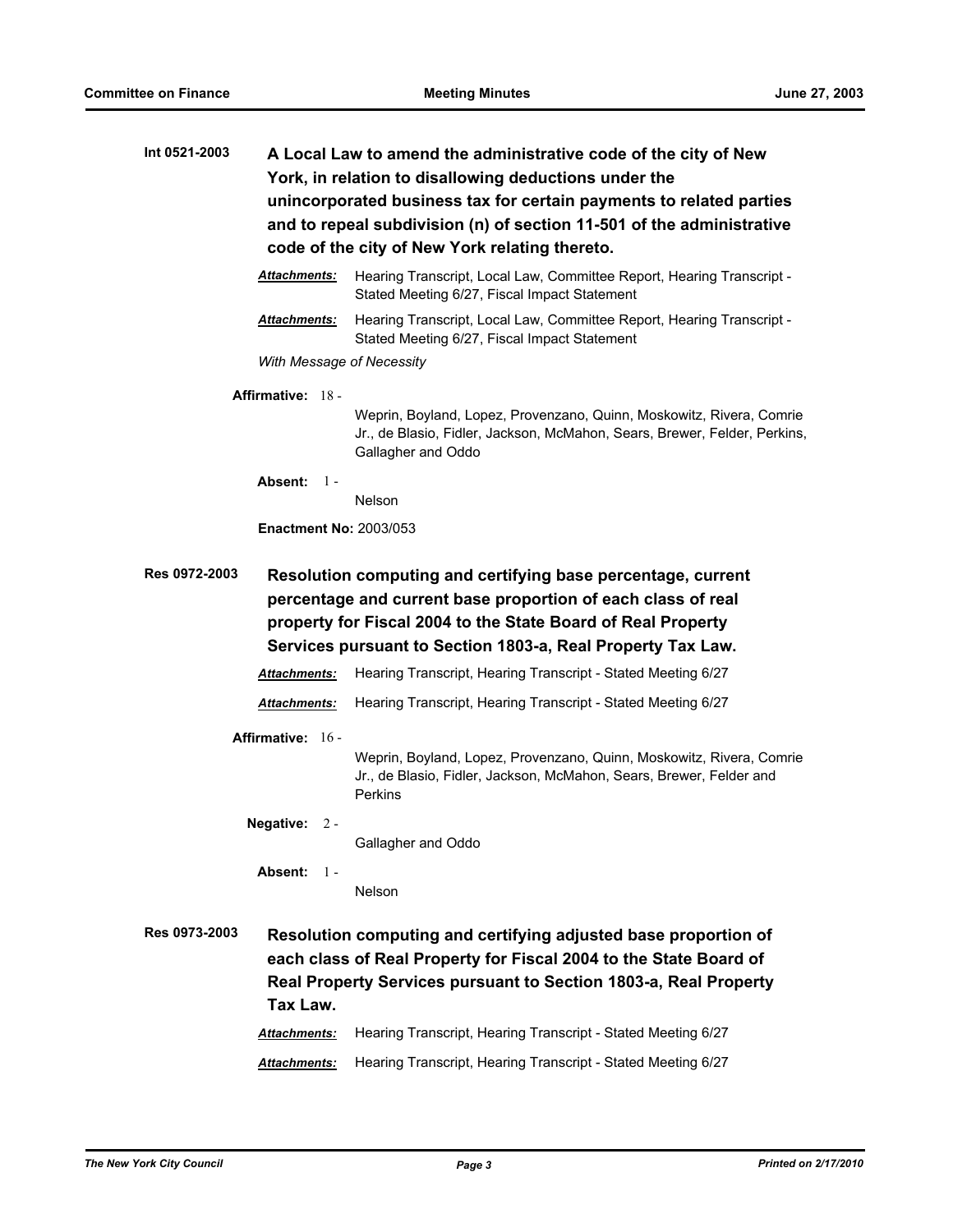|             | Affirmative: 16 -        |       | Weprin, Boyland, Lopez, Provenzano, Quinn, Moskowitz, Rivera, Comrie<br>Jr., de Blasio, Fidler, Jackson, McMahon, Sears, Brewer, Felder and<br><b>Perkins</b>                                   |
|-------------|--------------------------|-------|-------------------------------------------------------------------------------------------------------------------------------------------------------------------------------------------------|
|             | <b>Negative:</b>         | $2 -$ | Gallagher and Oddo                                                                                                                                                                              |
|             | Absent: $1 -$            |       |                                                                                                                                                                                                 |
|             |                          |       | Nelson                                                                                                                                                                                          |
| M 0412-2003 |                          |       | <b>Communication from the Mayor - Submitting Financial Plan</b><br>Summary Book, Volumes I and II for Fiscal Years 2003-2007,<br>pursuant to Sections 101 and 213 of the New York City Charter. |
|             | <b>Attachments:</b>      |       | Hearing Transcript, Hearing Transcript - Stated Meeting 6/27                                                                                                                                    |
|             | Attachments:             |       | Hearing Transcript, Hearing Transcript - Stated Meeting 6/27                                                                                                                                    |
|             | Affirmative: 18 -        |       |                                                                                                                                                                                                 |
|             |                          |       | Weprin, Boyland, Lopez, Provenzano, Quinn, Moskowitz, Rivera, Comrie<br>Jr., de Blasio, Fidler, Jackson, McMahon, Sears, Brewer, Felder, Perkins,<br>Gallagher and Oddo                         |
|             | Absent: $1 -$            |       | Nelson                                                                                                                                                                                          |
| M 0413-2003 |                          |       | <b>Communication from the Mayor - Submitting Preliminary Expense</b><br>Budget for Fiscal Year 2004, pursuant to Sections 225 and 226 of<br>the New York City Charter.                          |
|             | <b>Attachments:</b>      |       | Hearing Transcript, Hearing Transcript - Stated Meeting 6/27                                                                                                                                    |
|             | Attachments:             |       | Hearing Transcript, Hearing Transcript - Stated Meeting 6/27                                                                                                                                    |
|             | <b>Affirmative: 18 -</b> |       |                                                                                                                                                                                                 |
|             |                          |       | Weprin, Boyland, Lopez, Provenzano, Quinn, Moskowitz, Rivera, Comrie<br>Jr., de Blasio, Fidler, Jackson, McMahon, Sears, Brewer, Felder, Perkins,<br>Gallagher and Oddo                         |
|             | Absent: 1-               |       | <b>Nelson</b>                                                                                                                                                                                   |
| M 0414-2003 |                          |       | <b>Communication from the Mayor - Submitting Contract Budget</b><br>Report for Fiscal Year 2004, pursuant to Section 104 of the New<br><b>York City Charter.</b>                                |
|             | <b>Attachments:</b>      |       | Hearing Transcript, Hearing Transcript - Stated Meeting 6/27                                                                                                                                    |
|             | Attachments:             |       | Hearing Transcript, Hearing Transcript - Stated Meeting 6/27                                                                                                                                    |
|             | <b>Affirmative: 18 -</b> |       |                                                                                                                                                                                                 |
|             |                          |       | Weprin, Boyland, Lopez, Provenzano, Quinn, Moskowitz, Rivera, Comrie<br>Jr., de Blasio, Fidler, Jackson, McMahon, Sears, Brewer, Felder, Perkins,<br>Gallagher and Oddo                         |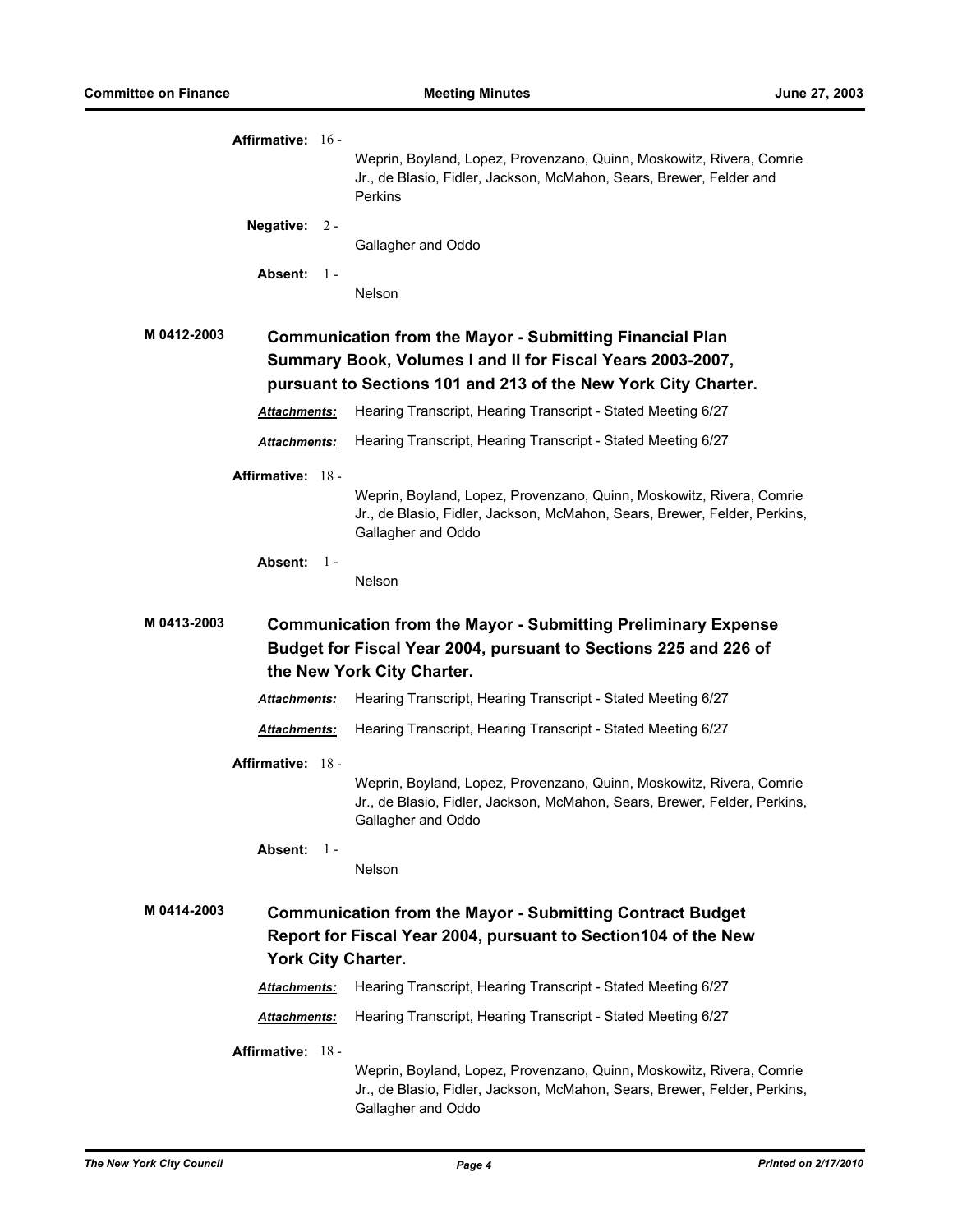| Absent: $1 -$           | Nelson                                                                                                                                                                                               |
|-------------------------|------------------------------------------------------------------------------------------------------------------------------------------------------------------------------------------------------|
| M 0415-2003             | <b>Communication from the Mayor - Submitting Geographic Reports</b><br>for Expense Budget for Fiscal Year 2004, pursuant to Sections 100<br>and 231 of the New York City Charter.                    |
| <b>Attachments:</b>     | Hearing Transcript, Hearing Transcript - Stated Meeting 6/27                                                                                                                                         |
| Attachments:            | Hearing Transcript, Hearing Transcript - Stated Meeting 6/27                                                                                                                                         |
| Affirmative: 18 -       | Weprin, Boyland, Lopez, Provenzano, Quinn, Moskowitz, Rivera, Comrie<br>Jr., de Blasio, Fidler, Jackson, McMahon, Sears, Brewer, Felder, Perkins,<br>Gallagher and Oddo                              |
| Absent: $1 -$           | <b>Nelson</b>                                                                                                                                                                                        |
| M 0416-2003<br>Charter. | <b>Communication from the Mayor - Submitting Departmental</b><br>Estimates Report, Volumes I, II, III, IV and V, for Fiscal Year 2004,<br>pursuant to Sections 100, 212 and 231 of the New York City |
| Attachments:            | Hearing Transcript, Hearing Transcript - Stated Meeting 6/27                                                                                                                                         |
| Attachments:            | Hearing Transcript, Hearing Transcript - Stated Meeting 6/27                                                                                                                                         |
| Affirmative: 18 -       | Weprin, Boyland, Lopez, Provenzano, Quinn, Moskowitz, Rivera, Comrie<br>Jr., de Blasio, Fidler, Jackson, McMahon, Sears, Brewer, Felder, Perkins,<br>Gallagher and Oddo                              |
| Absent:<br>$1 -$        | Nelson                                                                                                                                                                                               |
| M 0417-2003             | <b>Communication from the Mayor - Submitting the Preliminary Capital</b><br>Budget, Fiscal Year 2004, pursuant to Sections 213 and 236 of the<br><b>New York City Charter.</b>                       |
| Attachments:            | Hearing Transcript, Hearing Transcript - Stated Meeting 6/27                                                                                                                                         |
| Attachments:            | Hearing Transcript, Hearing Transcript - Stated Meeting 6/27                                                                                                                                         |
| Affirmative: 18 -       | Weprin, Boyland, Lopez, Provenzano, Quinn, Moskowitz, Rivera, Comrie<br>Jr., de Blasio, Fidler, Jackson, McMahon, Sears, Brewer, Felder, Perkins,<br>Gallagher and Oddo                              |
| <b>Absent:</b><br>- 1 - | Nelson                                                                                                                                                                                               |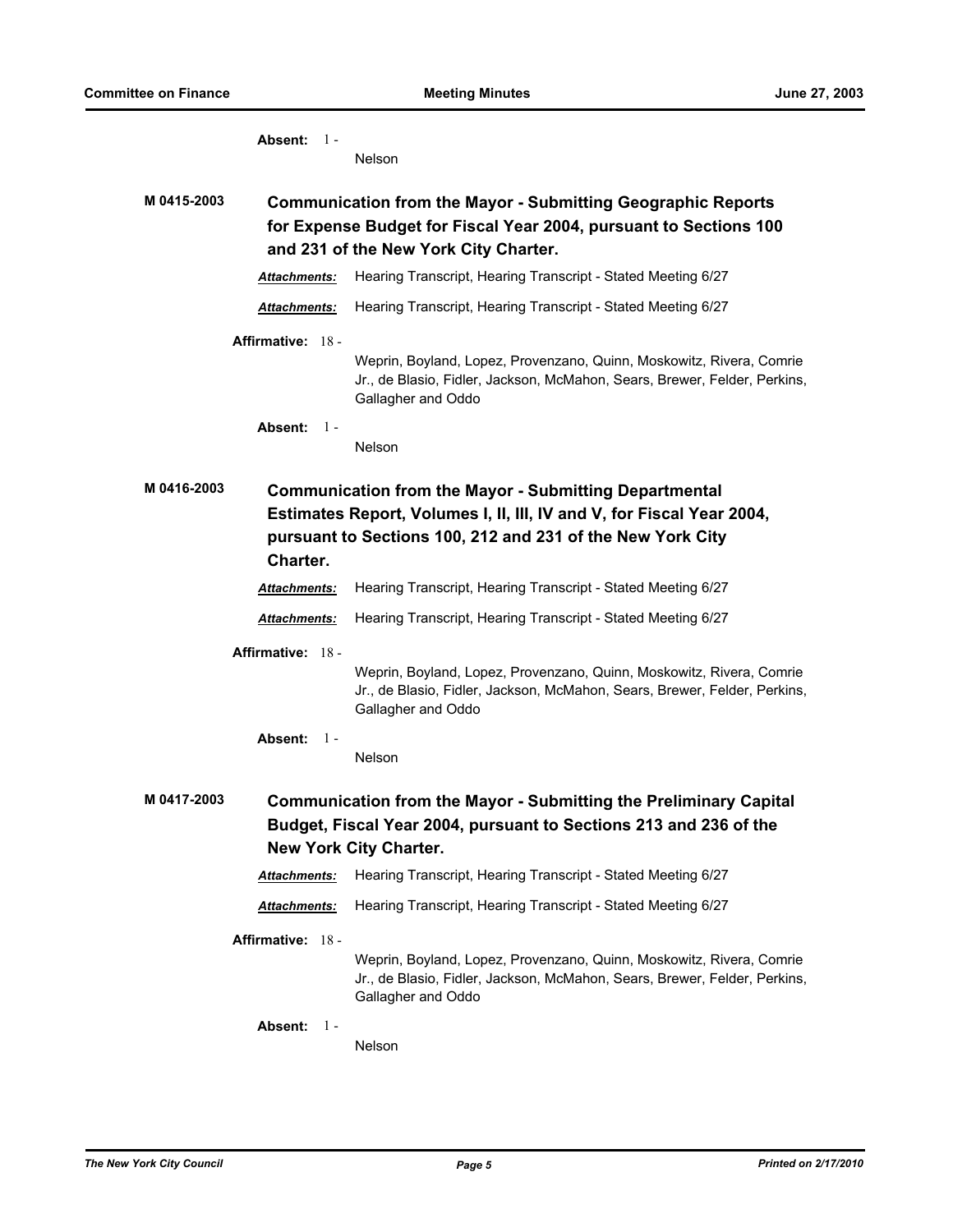| M 0418-2003 | <b>Communication from the Mayor - Submitting the Capital</b><br>Commitment Plan, Fiscal Year 2004, Volumes 1, 2 & 3, and the<br>Capital Commitment Plan, Fiscal Year 2003, Financial Summary,<br>pursuant to Section 219 of the New York City Charter. |                                                                                                                                                                         |
|-------------|--------------------------------------------------------------------------------------------------------------------------------------------------------------------------------------------------------------------------------------------------------|-------------------------------------------------------------------------------------------------------------------------------------------------------------------------|
|             | Attachments:                                                                                                                                                                                                                                           | Hearing Transcript, Hearing Transcript - Stated Meeting 6/27                                                                                                            |
|             | Attachments:                                                                                                                                                                                                                                           | Hearing Transcript, Hearing Transcript - Stated Meeting 6/27                                                                                                            |
|             | Affirmative: 18 -                                                                                                                                                                                                                                      | Weprin, Boyland, Lopez, Provenzano, Quinn, Moskowitz, Rivera, Comrie<br>Jr., de Blasio, Fidler, Jackson, McMahon, Sears, Brewer, Felder, Perkins,<br>Gallagher and Oddo |
|             | Absent: $1 -$                                                                                                                                                                                                                                          | Nelson                                                                                                                                                                  |
|             |                                                                                                                                                                                                                                                        |                                                                                                                                                                         |
| M 0536-2003 |                                                                                                                                                                                                                                                        | <b>Communication from the Mayor-Submitting the Expense Revenue</b><br>Contract Budget, for Fiscal Year 2004, pursuant to Section 249 of<br>the New York City Charter.   |
|             | Attachments:                                                                                                                                                                                                                                           | Hearing Transcript, Hearing Transcript - Stated Meeting 6/27                                                                                                            |
|             | <b>Attachments:</b>                                                                                                                                                                                                                                    | Hearing Transcript, Hearing Transcript - Stated Meeting 6/27                                                                                                            |
|             | Affirmative: 18 -                                                                                                                                                                                                                                      | Weprin, Boyland, Lopez, Provenzano, Quinn, Moskowitz, Rivera, Comrie<br>Jr., de Blasio, Fidler, Jackson, McMahon, Sears, Brewer, Felder, Perkins,<br>Gallagher and Oddo |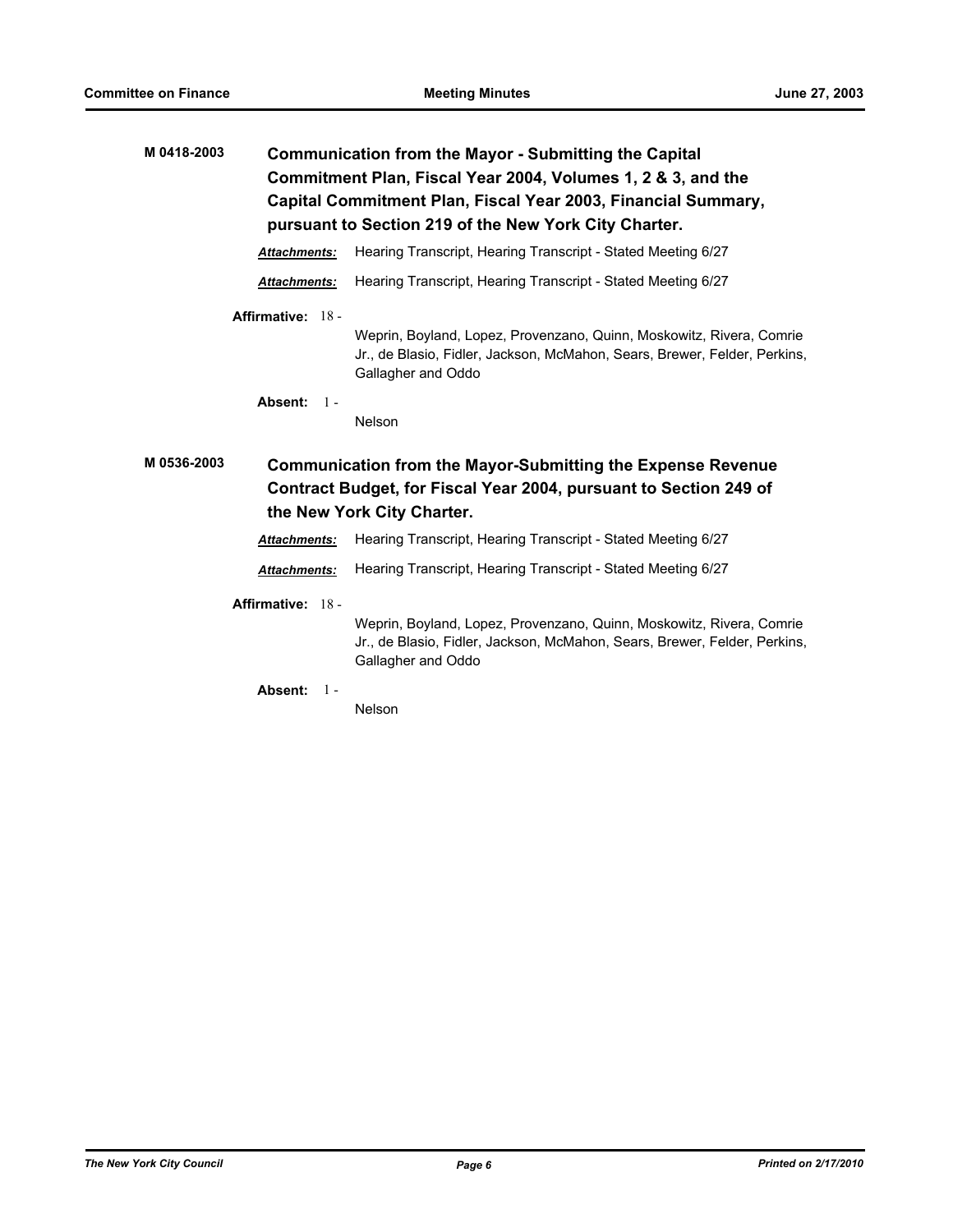| Res 0974-2003 |                     | <b>RESOLUTION TO ADOPT A BUDGET APPROPRIATING THE</b>                                                                                                                   |
|---------------|---------------------|-------------------------------------------------------------------------------------------------------------------------------------------------------------------------|
|               |                     | AMOUNTS NECESSARY FOR THE SUPPORT OF THE                                                                                                                                |
|               |                     | GOVERNMENT OF THE CITY OF NEW YORK AND THE COUNTIES                                                                                                                     |
|               |                     | THEREIN AND FOR THE PAYMENT OF INDEBTEDNESS                                                                                                                             |
|               |                     | THEREOF, FOR THE FISCAL YEAR BEGINNING ON JULY 1, 2003                                                                                                                  |
|               |                     | AND ENDING ON JUNE 30, 2004 IN ACCORDANCE WITH THE                                                                                                                      |
|               |                     | PROVISIONS OF THE CHARTER OF THE CITY OF NEW YORK                                                                                                                       |
|               |                     | (PART A); TO ADOPT A CONTRACT BUDGET SETTING FORTH, BY                                                                                                                  |
|               |                     | AGENCY, CATEGORIES OF CONTRACTUAL SERVICES FOR                                                                                                                          |
|               |                     | WHICH APPROPRIATIONS HAD BEEN PROPOSED FOR THE                                                                                                                          |
|               |                     | FISCAL YEAR BEGINNING ON JULY 1, 2003 AND ENDING ON                                                                                                                     |
|               |                     | JUNE 30, 2004, IN ACCORDANCE WITH THE PROVISIONS OF THE                                                                                                                 |
|               |                     | CHARTER OF THE CITY OF NEW YORK (PART B); TO PROVIDE                                                                                                                    |
|               |                     | THE AMOUNTS NECESSARY FOR THE SUPPORT OF THE                                                                                                                            |
|               |                     | GOVERNMENT OF THE CITY OF NEW YORK AND THE COUNTIES                                                                                                                     |
|               |                     | THEREIN AND FOR THE PAYMENT OF INDEBTEDNESS                                                                                                                             |
|               |                     | THEREOF, FOR THE FISCAL YEAR BEGINNING ON JULY 1, 2003                                                                                                                  |
|               |                     | AND ENDING ON JUNE 30, 2004 BY THE LEVY OF TAXES ON THE                                                                                                                 |
|               |                     | REAL PROPERTY IN THE CITY OF NEW YORK, IN ACCORDANCE                                                                                                                    |
|               |                     | WITH THE PROVISIONS OF THE CONSTITUTION OF THE STATE                                                                                                                    |
|               |                     | OF NEW YORK, THE REAL PROPERTY TAX LAW AND THE                                                                                                                          |
|               |                     | CHARTER OF THE CITY OF NEW YORK (PART C) AND SETTING                                                                                                                    |
|               |                     | FORTH AN EFFECTIVE DATE FOR THE PROVISIONS OF THIS                                                                                                                      |
|               |                     | <b>RESOLUTION (PART D)</b>                                                                                                                                              |
|               | <b>Attachments:</b> | Hearing Transcript, Hearing Transcript - Stated Meeting 6/27                                                                                                            |
|               | Attachments:        | Hearing Transcript, Hearing Transcript - Stated Meeting 6/27                                                                                                            |
|               | Affirmative: 18 -   |                                                                                                                                                                         |
|               |                     | Weprin, Boyland, Lopez, Provenzano, Quinn, Moskowitz, Rivera, Comrie<br>Jr., de Blasio, Fidler, Jackson, McMahon, Sears, Brewer, Felder, Perkins,<br>Gallagher and Oddo |
|               | Absent: $1 -$       |                                                                                                                                                                         |
|               |                     | <b>Nelson</b>                                                                                                                                                           |
| M 0537-2003   |                     | <b>Communication from the Mayor-Submitting the Executive Capital</b>                                                                                                    |
|               |                     | Budget for Fiscal Year 2004, pursuant to Section 249 of the New                                                                                                         |
|               | York City Charter.  |                                                                                                                                                                         |
|               | Attachments:        | Hearing Transcript, Hearing Transcript - Stated Meeting 6/27                                                                                                            |
|               | Attachments:        | Hearing Transcript, Hearing Transcript - Stated Meeting 6/27                                                                                                            |
|               | Affirmative: 18 -   |                                                                                                                                                                         |
|               |                     | Weprin, Boyland, Lopez, Provenzano, Quinn, Moskowitz, Rivera, Comrie<br>Jr., de Blasio, Fidler, Jackson, McMahon, Sears, Brewer, Felder, Perkins,<br>Gallagher and Oddo |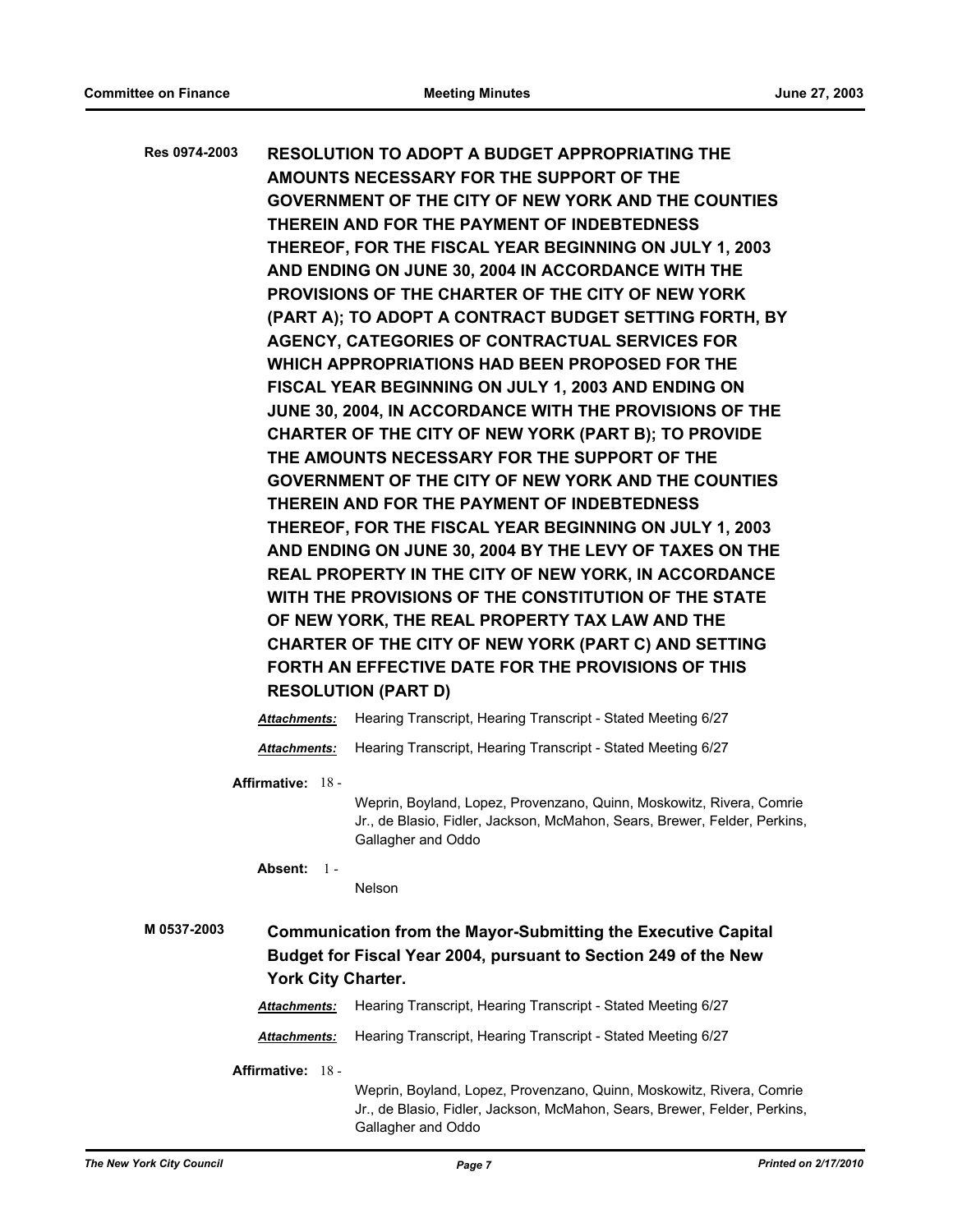**Absent:** 1 - Nelson

**Res 0975-2003 RESOLUTION BY THE NEW YORK CITY COUNCIL PURSUANT TO SECTION 254 OF THE NEW YORK CITY CHARTER, THAT THE CAPITAL BUDGET FOR FISCAL YEAR 2004 AND CAPITAL PROGRAM, BEING THE EXECUTIVE CAPITAL BUDGET FOR FISCAL YEAR 2004 AND PROGRAM AS SUBMITTED BY THE MAYOR ON APRIL 15, 2003, AND BY THE BOROUGH PRESIDENTS PURSUANT TO SECTION 249 OF THE NEW YORK CITY CHARTER, INCLUDING RESCINDMENT OF AMOUNTS FROM PRIOR CAPITAL BUDGETS, BE AND THE SAME ARE HEREBY APPROVED IN ACCORDANCE WITH THE FOLLOWING SCHEDULE OF CHANGES (RESOLUTION A)**

*Attachments:* Hearing Transcript, Hearing Transcript - Stated Meeting 6/27

*Attachments:* Hearing Transcript, Hearing Transcript - Stated Meeting 6/27

**Affirmative:** 18 -

Weprin, Boyland, Lopez, Provenzano, Quinn, Moskowitz, Rivera, Comrie Jr., de Blasio, Fidler, Jackson, McMahon, Sears, Brewer, Felder, Perkins, Gallagher and Oddo

**Absent:** 1 -

Nelson

**Res 0976-2003 RESOLUTION BY THE NEW YORK CITY COUNCIL PURSUANT TO SECTION 254 OF THE NEW YORK CITY CHARTER, THAT THE CAPITAL BUDGET FOR FISCAL YEAR 2004 AND CAPITAL PROGRAM FOR THE ENSUING THREE YEARS, AS SET FORTH IN THE EXECUTIVE CAPITAL BUDGET FOR THE FISCAL YEAR 2004 AND CAPITAL PROGRAM AS SUBMITTED BY THE MAYOR ON APRIL 15, 2003, AS AUGMENTED BY THE BOROUGH PRESIDENTS PURSUANT TO SECTION 249 OF THE NEW YORK CITY CHARTER, AND AMENDED BY THE SCHEDULE OF CHANGES APPROVED UNDER RESOLUTION A, INCLUDING AMOUNTS REALLOCATED BY THE RESCINDMENT OF AMOUNTS FROM PRIOR CAPITAL BUDGET APPROPRIATIONS, IS HEREBY ADOPTED IN THE TOTAL AMOUNTS AS FOLLOWS. (RESOLUTION B)** *Attachments:* Hearing Transcript, Hearing Transcript - Stated Meeting 6/27

*Attachments:* Hearing Transcript, Hearing Transcript - Stated Meeting 6/27

**Affirmative:** 18 -

Weprin, Boyland, Lopez, Provenzano, Quinn, Moskowitz, Rivera, Comrie Jr., de Blasio, Fidler, Jackson, McMahon, Sears, Brewer, Felder, Perkins, Gallagher and Oddo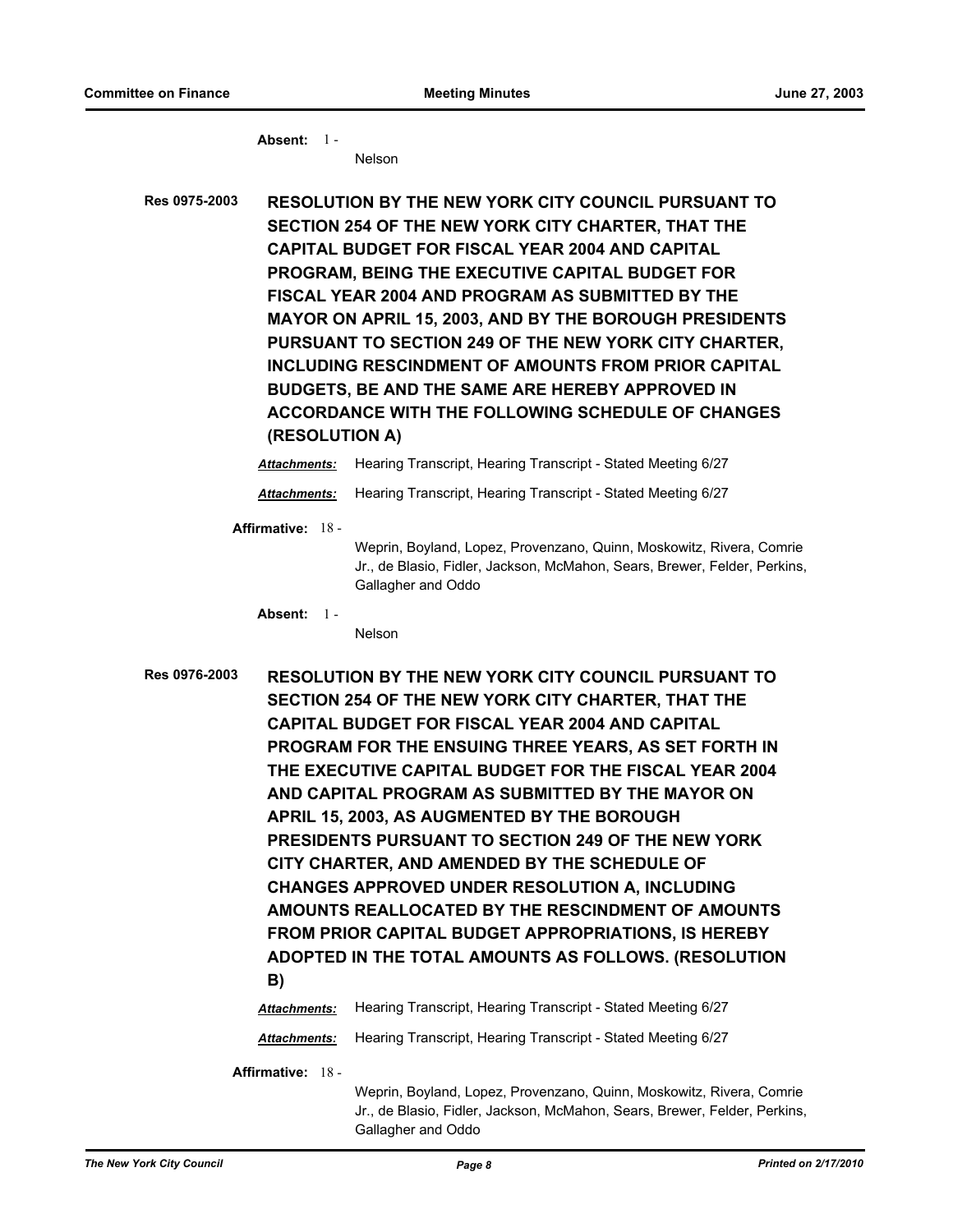**Absent:** 1 - Nelson **M 0538-2003 Communication from the Mayor-Submitting the Proposed City Fiscal Year 2004 Community Development Program, the Proposed CFY'04 Budget, the Proposed Reallocations-the CD XXIX Funds, Proposed CD XXX Statement of Objectives and Budget, dated April 15, 2003.** *Attachments:* Hearing Transcript, Hearing Transcript - Stated Meeting 6/27 *Attachments:* Hearing Transcript, Hearing Transcript - Stated Meeting 6/27 **Affirmative:** 18 - Weprin, Boyland, Lopez, Provenzano, Quinn, Moskowitz, Rivera, Comrie Jr., de Blasio, Fidler, Jackson, McMahon, Sears, Brewer, Felder, Perkins, Gallagher and Oddo **Absent:** 1 - Nelson **Res 0977-2003 RESOLUTION APPROVING THE FISCAL YEAR 2004 COMMUNITY DEVELOPMENT PROGRAM, REALLOCATION OF TWENTY-NINTH YEAR COMMUNITY DEVELOPMENT FUNDS, AND THE PROPOSED THIRTIETH YEAR COMMUNITY DEVELOPMENT PROGRAM.** *Attachments:* Hearing Transcript, Hearing Transcript - Stated Meeting 6/27 *Attachments:* Hearing Transcript, Hearing Transcript - Stated Meeting 6/27 **Affirmative:** 18 - Weprin, Boyland, Lopez, Provenzano, Quinn, Moskowitz, Rivera, Comrie Jr., de Blasio, Fidler, Jackson, McMahon, Sears, Brewer, Felder, Perkins, Gallagher and Oddo **Absent:** 1 - Nelson **M 0539-2003 Communication from the Mayor-Submitting the Executive Budget Supporting Schedules, Volume I-V, for Fiscal Year 2004, pursuant to Section 250 of the New York City Charter.** *Attachments:* Hearing Transcript, Hearing Transcript - Stated Meeting 6/27 *Attachments:* Hearing Transcript, Hearing Transcript - Stated Meeting 6/27 **Affirmative:** 18 - Weprin, Boyland, Lopez, Provenzano, Quinn, Moskowitz, Rivera, Comrie Jr., de Blasio, Fidler, Jackson, McMahon, Sears, Brewer, Felder, Perkins, Gallagher and Oddo **Absent:** 1 - Nelson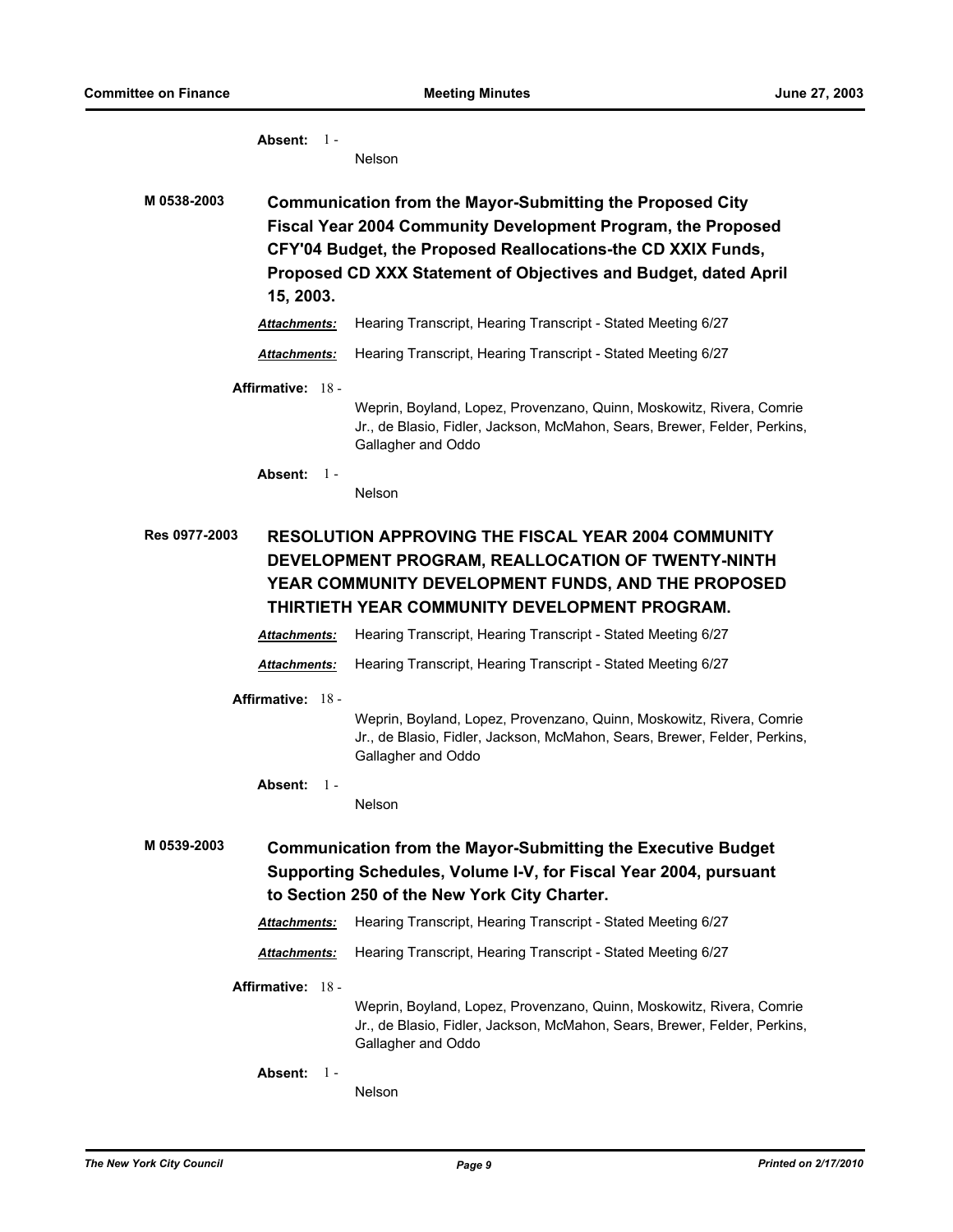| M 0540-2003 | <b>Communication from the Mayor-Submitting the Capital</b><br>Commitment Plan, Executive Budget, Fiscal Year 2004, Volumes I, II<br>and III, pursuant to Section 219(d) of the New York City Charter. |                                                                                                                                                                                                                                                                                                                |
|-------------|-------------------------------------------------------------------------------------------------------------------------------------------------------------------------------------------------------|----------------------------------------------------------------------------------------------------------------------------------------------------------------------------------------------------------------------------------------------------------------------------------------------------------------|
|             | Attachments:                                                                                                                                                                                          | Hearing Transcript, Hearing Transcript - Stated Meeting 6/27                                                                                                                                                                                                                                                   |
|             | Attachments:                                                                                                                                                                                          | Hearing Transcript, Hearing Transcript - Stated Meeting 6/27                                                                                                                                                                                                                                                   |
|             | Affirmative: 18 -                                                                                                                                                                                     | Weprin, Boyland, Lopez, Provenzano, Quinn, Moskowitz, Rivera, Comrie<br>Jr., de Blasio, Fidler, Jackson, McMahon, Sears, Brewer, Felder, Perkins,                                                                                                                                                              |
|             | Absent: $1 -$                                                                                                                                                                                         | Gallagher and Oddo<br>Nelson                                                                                                                                                                                                                                                                                   |
| M 0541-2003 |                                                                                                                                                                                                       | Communication from the Mayor-Submitting the Executive Budget -<br>Geographic Reports for Expense Budget for Fiscal Year 2004.                                                                                                                                                                                  |
|             | Attachments:                                                                                                                                                                                          | Hearing Transcript, Hearing Transcript - Stated Meeting 6/27                                                                                                                                                                                                                                                   |
|             | Attachments:                                                                                                                                                                                          | Hearing Transcript, Hearing Transcript - Stated Meeting 6/27                                                                                                                                                                                                                                                   |
|             | Affirmative: 18 -                                                                                                                                                                                     | Weprin, Boyland, Lopez, Provenzano, Quinn, Moskowitz, Rivera, Comrie<br>Jr., de Blasio, Fidler, Jackson, McMahon, Sears, Brewer, Felder, Perkins,<br>Gallagher and Oddo                                                                                                                                        |
|             | Absent: 1-                                                                                                                                                                                            | Nelson                                                                                                                                                                                                                                                                                                         |
| M 0542-2003 |                                                                                                                                                                                                       | <b>Communication from the Mayor-Submitting the Executive Capital</b><br>Budget Fiscal Year 2004, Capital Project Detail Data, Citywide<br>Volumes 1 and 2 and Volumes for the Five Boroughs, dated April<br>17, 2003 pursuant to the provisions of Sections 213 (4) & 219 (D) of<br>the New York City Charter. |
|             | Attachments:                                                                                                                                                                                          | Hearing Transcript, Hearing Transcript - Stated Meeting 6/27                                                                                                                                                                                                                                                   |
|             | Attachments:                                                                                                                                                                                          | Hearing Transcript, Hearing Transcript - Stated Meeting 6/27                                                                                                                                                                                                                                                   |
|             | Affirmative: 18 -                                                                                                                                                                                     | Weprin, Boyland, Lopez, Provenzano, Quinn, Moskowitz, Rivera, Comrie<br>Jr., de Blasio, Fidler, Jackson, McMahon, Sears, Brewer, Felder, Perkins,<br>Gallagher and Oddo                                                                                                                                        |
|             | Absent: 1-                                                                                                                                                                                            | Nelson                                                                                                                                                                                                                                                                                                         |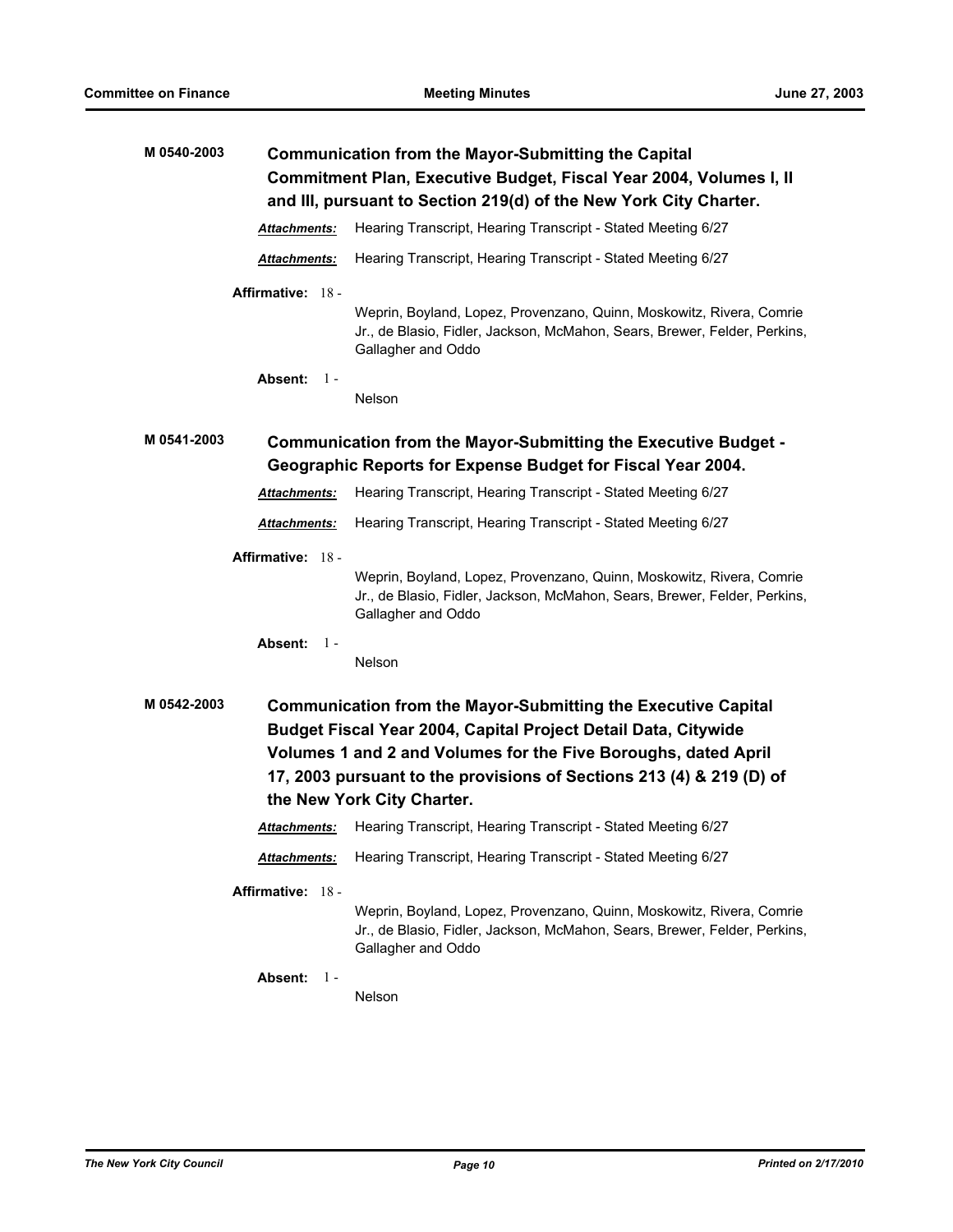| M 0543-2003 | Communication from the Mayor-Submitting the Budget Summary,        |
|-------------|--------------------------------------------------------------------|
|             | Message of the Mayor and Summary of Reduction Program relative     |
|             | to the Executive Budget, Fiscal Year 2004, pursuant to Section 249 |
|             | of the New York City Charter.                                      |
|             |                                                                    |

*Attachments:* Hearing Transcript, Hearing Transcript - Stated Meeting 6/27

*Attachments:* Hearing Transcript, Hearing Transcript - Stated Meeting 6/27

#### **Affirmative:** 18 -

Weprin, Boyland, Lopez, Provenzano, Quinn, Moskowitz, Rivera, Comrie Jr., de Blasio, Fidler, Jackson, McMahon, Sears, Brewer, Felder, Perkins, Gallagher and Oddo

**Absent:** 1 -

Nelson

**M 0661-2003 Communication from the Mayor - Submitting the certificate setting forth the maximum amount of debt and reserves which the City, the NYC Transitional Finance Authority, the NYC Municipal Water Finance Authority, the NYS Dormitory Authority and the NYC Health and Hospitals Corporation may soundly incur for capital projects for Fiscal Year 2004 and the ensuing three fiscal years, and the maximum amount of appropriations and expenditures for capital projects which may soundly be made during each fiscal year, pursuant to Section 250 (16) of the NY City Charter.**

*Attachments:* Hearing Transcript, Hearing Transcript - Stated Meeting 6/27

*Attachments:* Hearing Transcript, Hearing Transcript - Stated Meeting 6/27

**Affirmative:** 18 -

Weprin, Boyland, Lopez, Provenzano, Quinn, Moskowitz, Rivera, Comrie Jr., de Blasio, Fidler, Jackson, McMahon, Sears, Brewer, Felder, Perkins, Gallagher and Oddo

**Absent:** 1 -

Nelson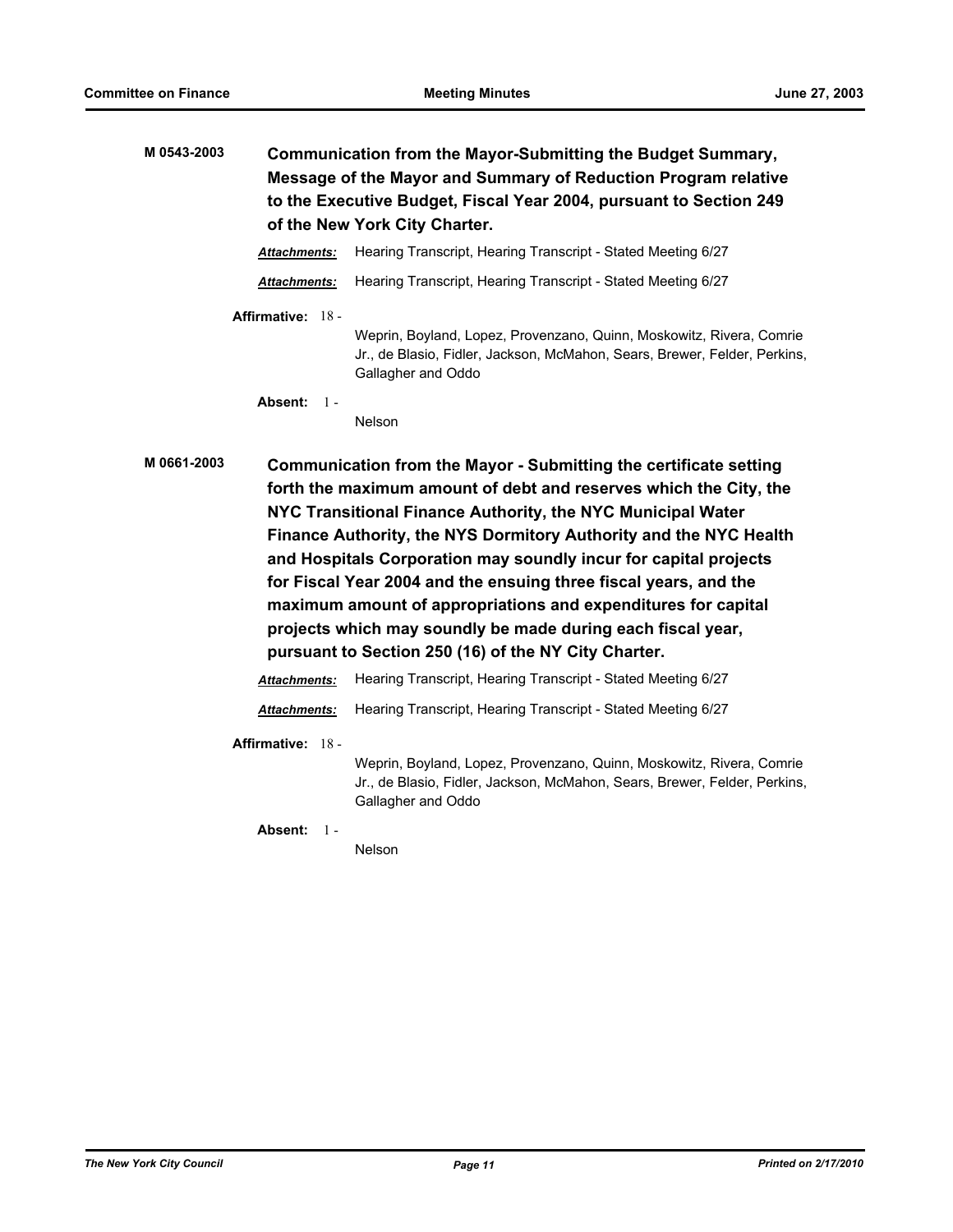**M 0668-2003 Communication from the Mayor - Submitting the amended certificate setting forth the maximum amount of debt and reserves which the City, the NYC Transitional Finance Authority, the NYC Municipal Water Finance Authority, the NYS Dormitory Authority and the NYC Health and Hospitals Corporation may soundly incur for capital projects for Fiscal Year 2004 and the ensuing three fiscal years, and the maximum amount of appropriations and expenditures for capital projects which may soundly be made during each fiscal year, pursuant to Section 250 (16) of the NY City Charter.** *Attachments:* Hearing Transcript, Hearing Transcript - Stated Meeting 6/27

*Attachments:* Hearing Transcript, Hearing Transcript - Stated Meeting 6/27

**Affirmative:** 18 -

Weprin, Boyland, Lopez, Provenzano, Quinn, Moskowitz, Rivera, Comrie Jr., de Blasio, Fidler, Jackson, McMahon, Sears, Brewer, Felder, Perkins, Gallagher and Oddo

**Absent:** 1 -

Nelson

**Res 0978-2003 RESOLUTION CONCURRING IN A COMMUNICATION FROM THE MAYOR TRANSMITTING THE AMENDED CERTIFICATE SETTING FORTH THE MAXIMUM AMOUNT OF DEBT & RESERVES WHICH THE CITY, THE NYC TRANSITIONAL FINANCE AUTHORITY, THE NYC MUNICIPAL WATER FINANCE AUTHORITY, THE NYS DORMITORY AUTHORITY & THE NYC HEALTH & HOSPITALS CORPORATION MAY SOUNDLY INCUR FOR CAPITAL PROJECTS FOR FISCAL YEAR 2004 & THE ENSUING THREE FISCAL YEARS, & THE MAXIMUM AMOUNT OF APPROPRIATIONS & EXPENDITURES FOR CAPITAL PROJECTS WHICH MAY SOUNDLY BE MADE DURING EACH FISCAL YEAR, PURSUANT TO SECTION 250 (16) OF THE NY CITY CHARTER.**

*Attachments:* Hearing Transcript, Hearing Transcript - Stated Meeting 6/27

*Attachments:* Hearing Transcript, Hearing Transcript - Stated Meeting 6/27

**Affirmative:** 18 -

Weprin, Boyland, Lopez, Provenzano, Quinn, Moskowitz, Rivera, Comrie Jr., de Blasio, Fidler, Jackson, McMahon, Sears, Brewer, Felder, Perkins, Gallagher and Oddo

**Absent:** 1 -

Nelson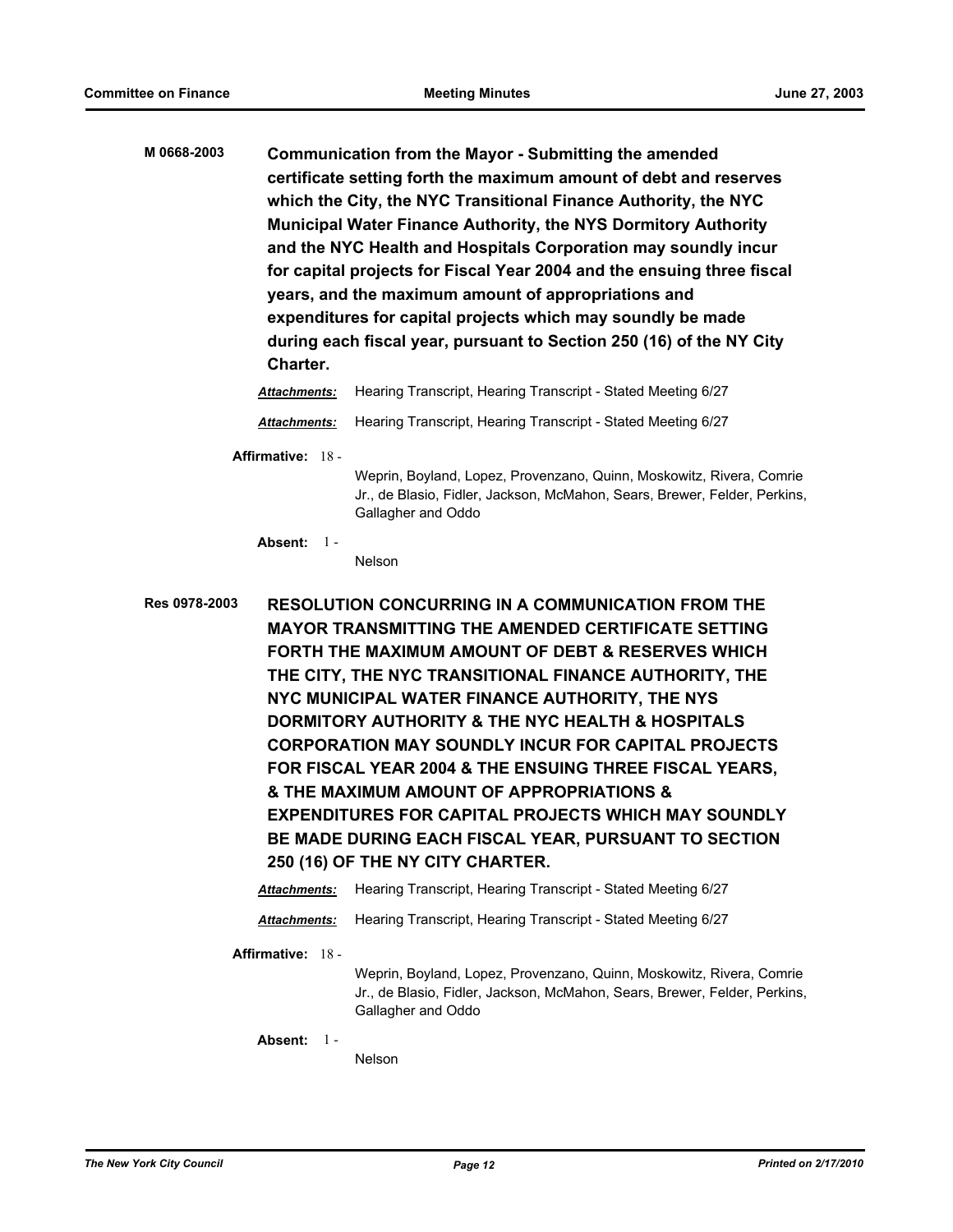| M 0669-2003                                                                                                                                                                                                               | Communication from the Office of Management & Budget -<br>Pursuant to Section 107(b) of the New York City Charter, transfer<br>City funds between various agencies in fiscal year 2003 to                                                             |  |  |
|---------------------------------------------------------------------------------------------------------------------------------------------------------------------------------------------------------------------------|-------------------------------------------------------------------------------------------------------------------------------------------------------------------------------------------------------------------------------------------------------|--|--|
| implement changes to the City's expense budget. (MN - 5)                                                                                                                                                                  |                                                                                                                                                                                                                                                       |  |  |
| <b>Attachments:</b>                                                                                                                                                                                                       | Hearing Transcript, Hearing Transcript - Stated Meeting 6/27                                                                                                                                                                                          |  |  |
| Attachments:                                                                                                                                                                                                              | Hearing Transcript, Hearing Transcript - Stated Meeting 6/27                                                                                                                                                                                          |  |  |
| Affirmative: 18 -                                                                                                                                                                                                         | Weprin, Boyland, Lopez, Provenzano, Quinn, Moskowitz, Rivera, Comrie<br>Jr., de Blasio, Fidler, Jackson, McMahon, Sears, Brewer, Felder, Perkins,<br>Gallagher and Oddo                                                                               |  |  |
| Absent:<br>$1 -$                                                                                                                                                                                                          | Nelson                                                                                                                                                                                                                                                |  |  |
| Res 0979-2003                                                                                                                                                                                                             | Communication from the Office of Management & Budget -<br>Pursuant to Section 107(b) of the New York City Charter, transfer<br>City funds between various agencies in fiscal year 2003 to<br>implement changes to the City's expense budget. (MN - 5) |  |  |
| Attachments:                                                                                                                                                                                                              | Hearing Transcript, Hearing Transcript - Stated Meeting 6/27                                                                                                                                                                                          |  |  |
| Attachments:                                                                                                                                                                                                              | Hearing Transcript, Hearing Transcript - Stated Meeting 6/27                                                                                                                                                                                          |  |  |
| Affirmative: 18 -<br>Absent:<br>$1 -$                                                                                                                                                                                     | Weprin, Boyland, Lopez, Provenzano, Quinn, Moskowitz, Rivera, Comrie<br>Jr., de Blasio, Fidler, Jackson, McMahon, Sears, Brewer, Felder, Perkins,<br>Gallagher and Oddo                                                                               |  |  |
|                                                                                                                                                                                                                           | Nelson                                                                                                                                                                                                                                                |  |  |
| M 0670-2003<br>Communication from the Office of Management & Budget -<br>Pursuant to Section 107(e) of the New York City Charter,<br>appropriate new revenues of \$932,157,519 million in fiscal year<br>$2003.$ (MN - 6) |                                                                                                                                                                                                                                                       |  |  |
| Attachments:                                                                                                                                                                                                              | Hearing Transcript, Hearing Transcript - Stated Meeting 6/27                                                                                                                                                                                          |  |  |
| Attachments:                                                                                                                                                                                                              | Hearing Transcript, Hearing Transcript - Stated Meeting 6/27                                                                                                                                                                                          |  |  |
| Affirmative: 18 -                                                                                                                                                                                                         | Weprin, Boyland, Lopez, Provenzano, Quinn, Moskowitz, Rivera, Comrie<br>Jr., de Blasio, Fidler, Jackson, McMahon, Sears, Brewer, Felder, Perkins,<br>Gallagher and Oddo                                                                               |  |  |
| Absent:<br>$1 -$                                                                                                                                                                                                          | Nelson                                                                                                                                                                                                                                                |  |  |